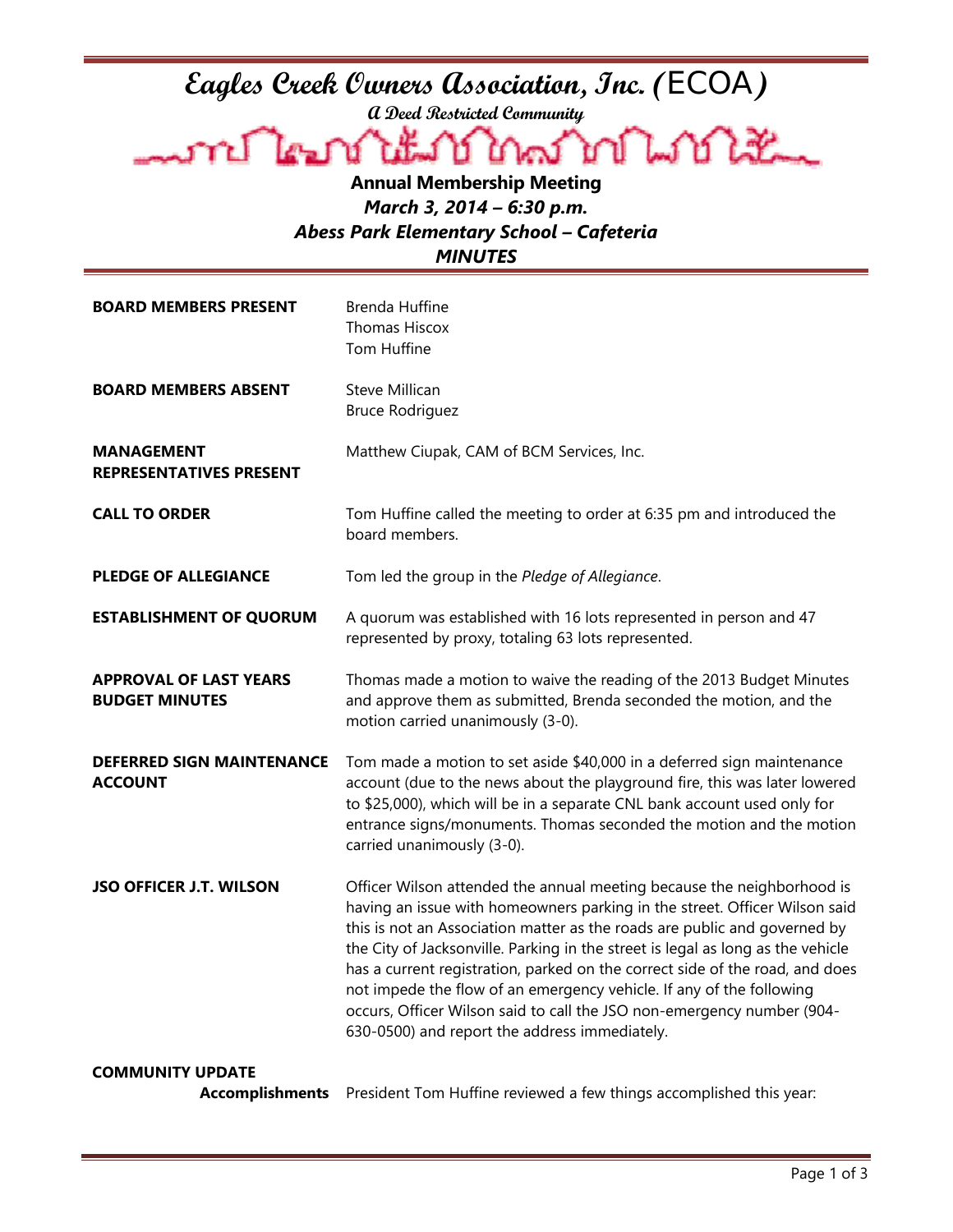|                  |                         | Semi-Annual TWO DAY (this was new in 2013) Community Garage<br>$\bullet$<br>Sales (April 27-28 and Oct 12-13, 2013). Ads were posted in the<br>Times Union and on Craig's List. Purchased new garage sale signs<br>for the entrances.                                      |
|------------------|-------------------------|----------------------------------------------------------------------------------------------------------------------------------------------------------------------------------------------------------------------------------------------------------------------------|
|                  |                         | Implemented a new "Yard of the Month" contest. A \$25 Home<br>$\bullet$<br>Depot gift card will be awarded to the winner each month.<br>Winners were posted on the website.                                                                                                |
|                  |                         | Pressure washed all vinyl fencing. The board hopes to only do this<br>$\bullet$<br>every two years.                                                                                                                                                                        |
|                  |                         | Continue to cut and maintain "dump" area on Arrowleaf Lane<br>٠<br>twice a year.                                                                                                                                                                                           |
|                  |                         | Decorated the entrance monuments with Christmas lights with<br>٠<br>volunteers throughout the neighborhood.                                                                                                                                                                |
|                  |                         | Fixed washout of culvert on American Eagle Lane (\$3,800 repair).                                                                                                                                                                                                          |
|                  |                         | Added outlets to Kernan entrance for Christmas lights.                                                                                                                                                                                                                     |
|                  |                         | Installed a new "Yield to Pedestrian" sign at Kernan entrance.                                                                                                                                                                                                             |
|                  | <b>Financial Update</b> | As of 12/31/13, the total asset value of Eagles Creek OA was<br>$\bullet$<br>\$117,662.93. At this time last year, it was \$78,624. (Please note this<br>number should be around \$94,575.22 in 2013 because it takes in<br>effect \$23,000 in prepaid 2014 owner's dues.) |
|                  |                         | Assessments receivable outstanding for 2013 was \$24,636.72. At<br>$\bullet$<br>this time last year, it was \$37,582.                                                                                                                                                      |
|                  |                         | Currently there are 16 mortgage foreclosures and 17<br>٠<br>bank/corporation owned properties. At this time last year, there<br>were 25 mortgage foreclosures and 9 bank/corporation owned<br>properties.                                                                  |
| <b>ELECTIONS</b> |                         | Matthew Ciupak stated the entire 2013 board requested their name to be<br>added to the ballot before the meeting. A second was made for their<br>nomination at the meeting.                                                                                                |
|                  |                         | Matthew Ciupak opened the floor for nominations. There were no floor<br>nominations.                                                                                                                                                                                       |
|                  |                         | Since there are 5 positions open and 5 nominees, the board is elected<br>based on acclamation.                                                                                                                                                                             |